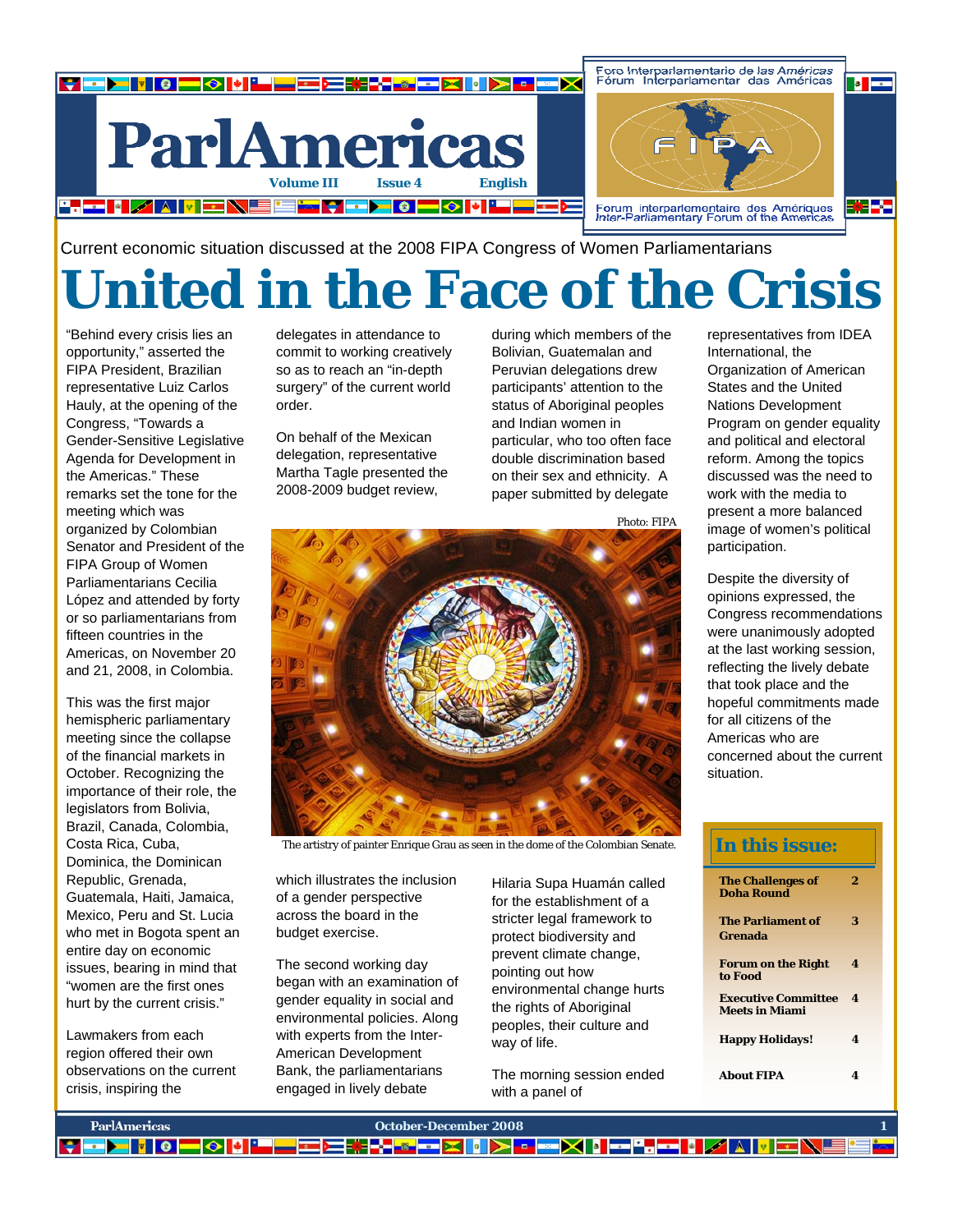## **Doha Round: A Challenge for Parliamentarians**

## "It exceeded our

expectations," concluded a pleased Mayi Antillón, chair of the International Relations Committee of the Legislative Assembly of Costa Rica, at the end of the three-day workshop called "The WTO, the Doha Round, and Development Challenges."

This workshop on international trade, held from November 6 to 8, brought together around 30 lawmakers from Argentina, Bolivia, Brazil, Canada, Chile, Costa Rica, the Dominican Republic, El Salvador, Mexico, Paraguay and Peru.

The workshop was a joint effort between FIPA and the World Trade Organization (WTO), with financial support from Canada's Department of Foreign Affairs and International Trade. It was a part of FIPA's training program, launched in 2007 with the goal of both enriching legislators' knowledge of international trade issues and encouraging the member countries to share their experiences in that area.

The sessions were led by specialists from the WTO Secretariat as well as a number of Costa Rican and international experts, including the former President of the Costa Rica Central Bank, Eduardo Lizano. They covered a variety of topics, ranging from basic questions such as how the WTO and the Doha

program operate, to specific topics, such as agricultural trade and dispute resolution services.

Development issues such as gender equality, fighting poverty and the food crisis were also important topics of discussion. The parliamentarians' concern was palpable, given their responsibilities to their people facing the imminent

opinions openly and honestly. Although they come from countries with different levels of economic development and different ideologies, they all agreed that parliamentarians need to participate actively in trade debates.

"It is essential that we increase our knowledge of international trade," said Bolivian legislator Ricardo

El Salvadorian legislator Manuel Menjivar, a member of the governing party, affirmed that "Today, the only choice parliaments have is whether or not to sign the agreement. A yes or a no is not good enough. There must be debate, and as parliamentarians, we must ask our governments to become more involved."

WTO Secretariat

Photos: Departamento de Relaciones Públicas, Prensa y Protocolo/Asamblea Legislativa de Costa Rica



Lawmakers from 11 countries participated in the workshop organized by FIPA, the WTO and the Costa Rican Assembly.

crisis. "It is hard to convince people of the benefits of free trade when agricultural land is being used for biofuel production," stated Marisol Espinoza, a Peruvian delegate, recalling that environmental issues were also central to the debate.

Participants used the roundtable forum at the end of each day to state their

Aillón Álvarez, without hiding the fact that his party and his government have reservations about free trade. His colleague from the opposition party, Senator René Zamora, expressed his desire to see a similar workshop held in Bolivia, so that a larger number of legislators could benefit from this sort of training.

representatives heard this call for a larger role for parliaments, and they pledged to continue working with legislative institutions. The workshop participants left Costa Rica ready to take on the challenges their countries will face, having acquired new information and new contacts.

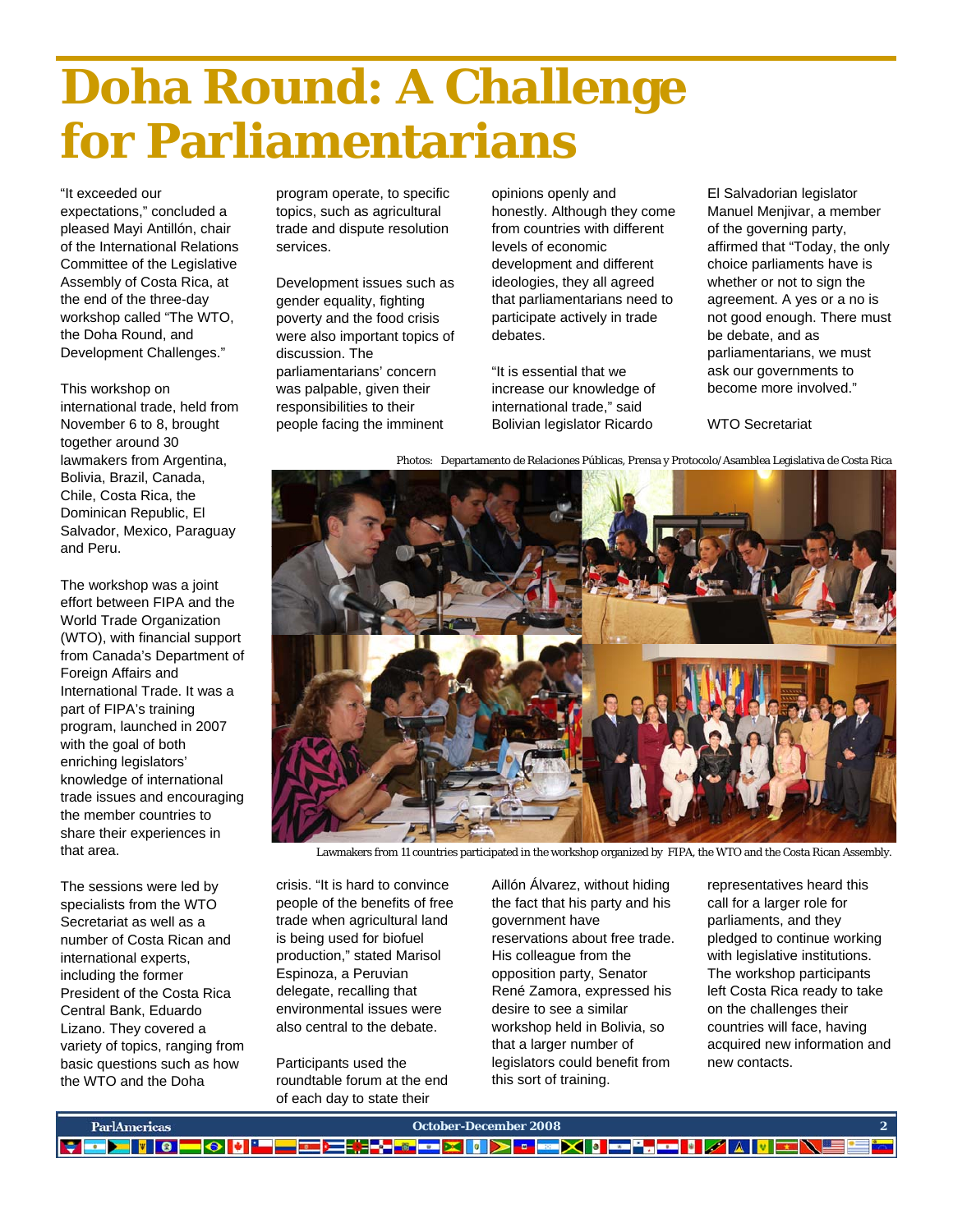# **The Parliament of Grenada**

The Parliament of Grenada came into being in 1974 when Grenada became an independent country. Parliament consists of the Queen, represented by the Governor General, the Senate and the House of Representatives. The Governor-General summons Parliament, brings its session to an end by prorogation, and formally assents to every bill before it can become law. In practice, he exercises all these powers on the advice of the Prime Minister and the Cabinet.

The Senate consists of thirteen non-elected Members. All Senators are appointed by the Governor General on the advice of the Prime Minister and the Leader of the Opposition. Senators come from different sources: seven are appointed on the advice of the Prime Minister, three are appointed on the advice of the Leader of the Opposition and three are appointed on the advice of the Prime Minister after he has consulted the organizations or interests that he considers the Senators should represent.

The Senate acts as a House of review with responsibility for expressing second opinion in relation to legislative and other proposals initiated in the House of Representatives, ensures proper consideration of all legislation, provides adequate scrutiny of financial measures and initiates nonfinancial legislation. Also, the Senate probes and checks the administration of laws to keep itself informed, to insist



The Parliament Building before the passage of hurricane Ivan, in 2004. Work is still ongoing to rebuild the building.

on ministerial accountability for the administration of the Government and to provide effective scrutiny of Government, and enables adequate expression of debate about policy and government programmes.

### The House of

Representatives has 15 members, elected for a fiveyear term in single-seat constituencies. In any matter of procedure not provided for by its own rules and practices, the rules and practices of the British House of Commons are followed. Members of the House of Representatives are directly elected by the people and play the predominant part in the parliamentary system.

Parliament makes the laws and the House of Representatives plays the predominant part in making them. Any member can introduce bills, except bills involving expenditure or taxation, which can only be

introduced by the government. Most of the time of the House is spent on Government Bills. The Senate has the constitutional right to reject any bill, and keeps on rejecting it as long as it sees fit. It can also amend any bill, although it cannot initiate or increase the amount of any bill dealing with taxation or expenditure. Every bill must pass both Houses and receive the Royal Assent before it becomes law.

## **House of Representatives (2008–2013)**

- ♦15 Representatives
- ♦ 2 Women
- $\triangle$  13 Men
- ♦ Main parties:

National Democratic Congress 73.3 %

New National Party 26.7 %

By law a general election must be held at least once every five years. However, Parliament may be dissolved and an election called before the statutory period has elapsed, and this is what normally happens. The power to dissolve Parliament is a royal prerogative exercised by the Governor General, normally on the advice of the Prime Minister.

## **Senate (2008–2013)**

- ♦13 Senators
- ♦ 4 Women
- ♦ 9 Men
- ♦Main parties:

 National Democratic Congress 54 %

New National Party 23 %

Representatives from the Labour, Agriculture and Business sectors 23 %

| ParlAmericas | October-December 2008                            |  |
|--------------|--------------------------------------------------|--|
|              | ▐▘▅▛▋▋▏▌▀▏▓▎▓▀▀▀▓▞▞▓▛▆▛▏▌▛▗▗▀▓▎▌▀▚▀▋▗▎▓▏▓▏▀░█▝▊▙ |  |